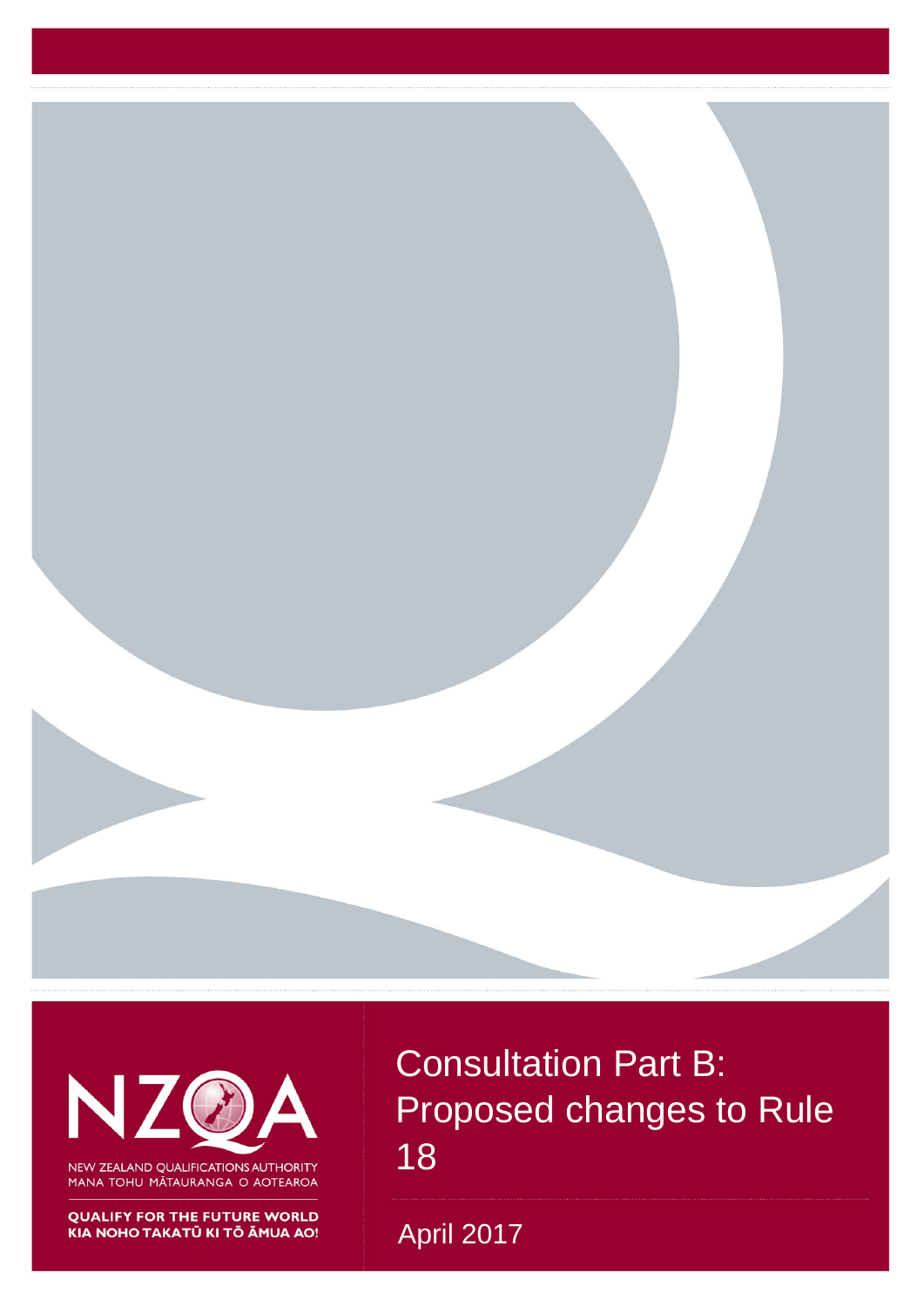# Consultation on proposed changes to Rule 18

| Rule 18, NZQF Programme Approval and Accreditation Rules 2013 5                   |
|-----------------------------------------------------------------------------------|
| Rule 18.5 – International students from countries with high visa decline rates  5 |
| Rule 18.1(b)(Criteria 2 and 3) and 18.5 – Previous tertiary study in English &    |
|                                                                                   |
| New Rule – Withdrawal and lapse of approval for internal testing  8               |
| New Rule – Requirement to keep evidence of English language proficiency 9         |
|                                                                                   |
| Appendix 2, Table for internationally recognised English proficiency outcomes 10  |
| Draft Rule 18, incorporating changes proposed in this consultation  11            |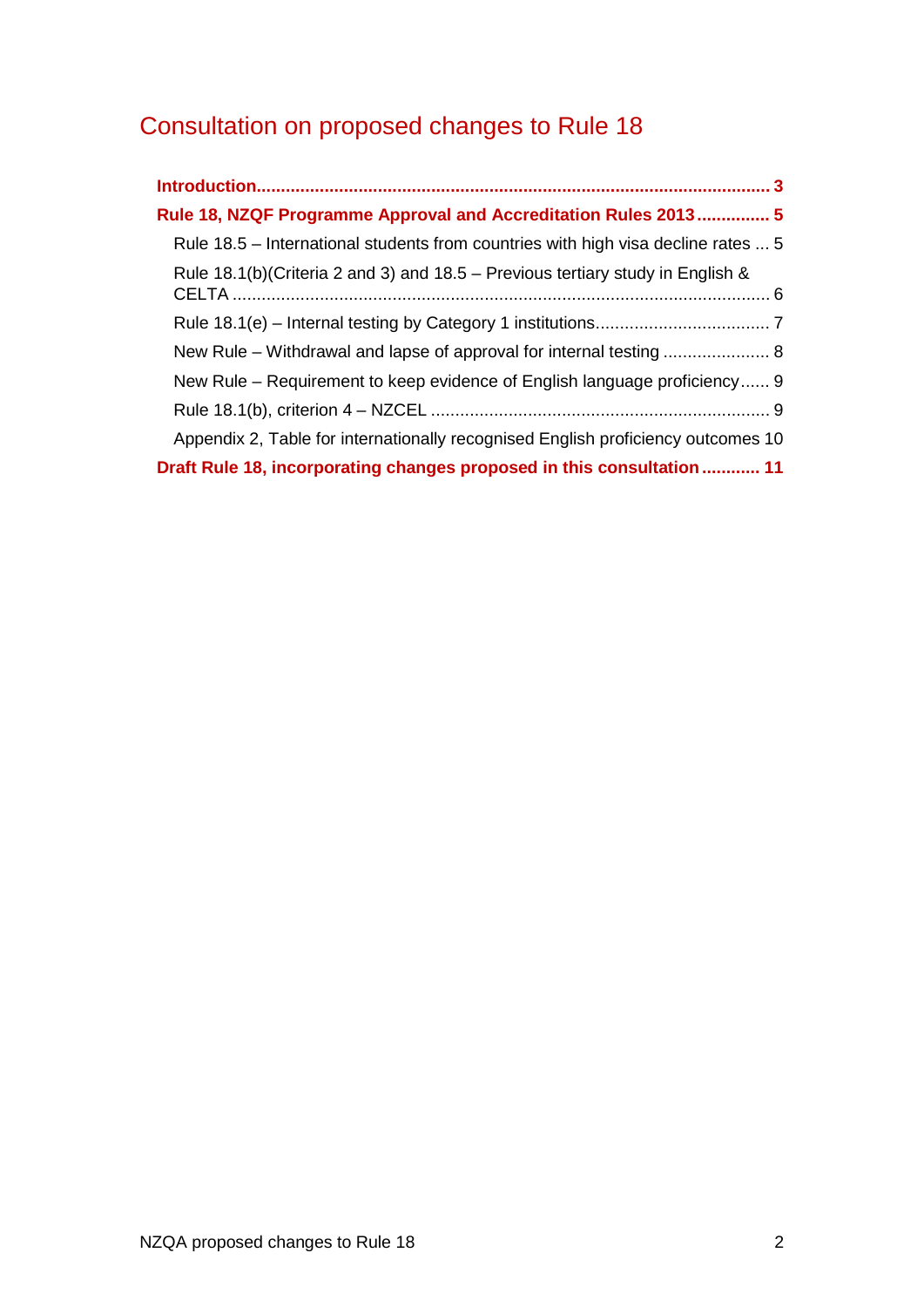### <span id="page-2-0"></span>**Introduction**

### **Proposed changes to Rule 18 of the** *NZQF Programme Approval and Accreditation Rules 2013*

NZQA is consulting you on proposed changes to the English language entry criteria in Rule 18 of the *NZQF Programme Approval and Accreditation Rules 2013*. The proposed changes respond to sector feedback and emerging risks identified by NZQA.

For a detailed description of the changes, please refer to page 5 and onwards.

### **Rule 18 background**

Rule 18 of the NZQF Programme Approval and Accreditation Rules was introduced in 2013 to set the minimum English language proficiency criteria for international students enrolling into programmes at Level 3 or above on the New Zealand Qualifications Framework (NZQF).

Following a significant rise in cases of fraud and poor English language proficiency detected by Immigration New Zealand, NZQA amended Rule 18 in October 2015. The changes applied to students from countries with student visa decline rates of over 20 per cent. From October 2015, those students were required to provide an internationally recognised English language proficiency test when applying for their first visa as evidence of meeting the requirements of Rule 18.

While the October 2015 changes to Rule 18 have been successful in achieving the intended outcome of reducing English evidence-related fraud and ensuring that students coming to study in New Zealand have a sufficient level of English proficiency, NZQA has identified further opportunities to strengthen Rule 18 in response to emerging risks and sector feedback.

### **Proposed changes**

#### *Progression to further studies for students from countries with high student visa decline rates*

It has come to NZQA's attention that inappropriate English testing practices are still being used when students from countries with high student visa decline rates apply for their second visa in New Zealand (for example, when progressing from Level 5 to Level 6). This includes reliance on unverified high school documentation as evidence of English proficiency.

To address these concerns, NZQA is proposing to extend the evidential limitations that currently apply to students from countries with student visa decline rates of over 20 per cent, to their second and subsequent visas.

NZQA has also received feedback from TEOs that the different requirements based on how many student visas a student has held are causing confusion. In this context, the proposed change would simplify the Rule by removing references to student visas. The requirements would instead be consistent for each new enrolment.

### *Previous tertiary study in English & CELTA*

NZQA recognises that students who have completed the Cambridge Certificate in English Language Teaching to Adults (CELTA) or a Bachelor Degree, Graduate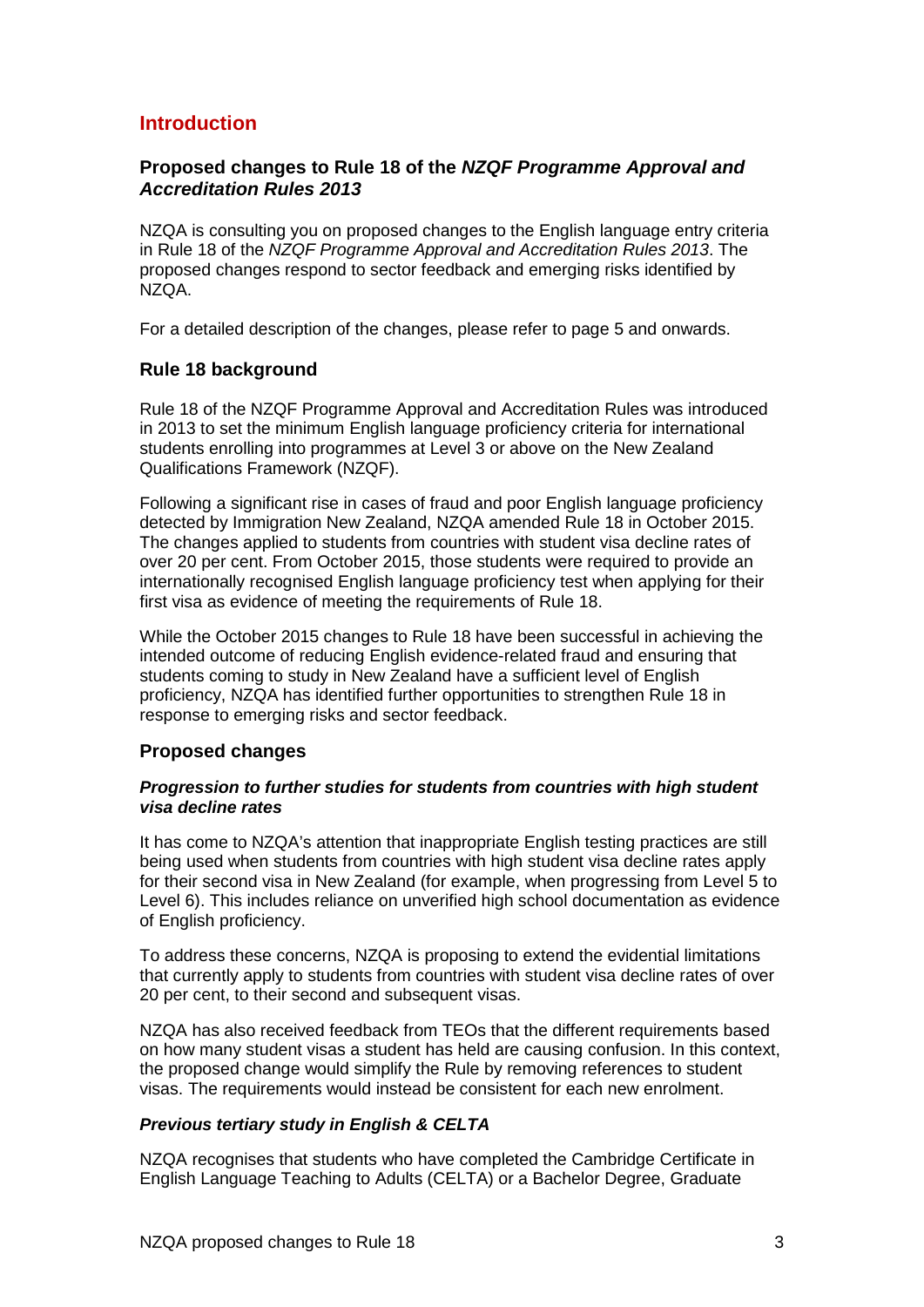Certificate/Diploma or higher, with English as a medium of instruction at institutions from New Zealand, Australia, Canada, the Republic of Ireland, South Africa, the United Kingdom or the United States, are likely to have advanced English language skills.

Rule 18 already allows students from low risk countries to use the completion of one of these qualifications as evidence of existing English language proficiency, without the need for further testing.

NZQA proposes to also allow eligible students from countries with high visa decline rates to use the completion of CELTA or a specified higher qualifications with English as a medium of instruction at institutions from New Zealand, Australia, Canada, the Republic of Ireland, South Africa, the United Kingdom or the United States, as evidence of meeting Rule 18.

### *Internal testing by Category 1 institutions*

Rule 18 allows Category 1 and 2 institutions to carry out internal English proficiency assessment for eligible students.

Currently, however, only Category 2 institutions are required to obtain approval from NZQA for their internal test. Even though these are high-performing institutions, NZQA has found that the quality of applications for English language testing that it receives can be unsatisfactory. This confirms that the development of English language testing methodology is a complex and specialised field, and even highperforming organisations may not have this capability internally.

In light of this, NZQA considers it necessary to quality assure the English proficiency assessment methodology employed by Category 1 institutions. It is therefore proposed that Rule 18 be amended to also require Category 1 institutions to obtain NZQA approval for their internal English proficiency test.

#### *Withdrawal and lapsing of internal testing approval*

NZQA is proposing to include provisions for the lapsing of internal proficiency testing approval and for its withdrawal where non-compliance with the original approval is identified. The withdrawal process would follow the principles of fairness and natural justice.

### *English language proficiency evidence*

An amendment to Rule 18 is also proposed to require institutions to keep evidence of English language proficiency for each student they enrol, for at least two years from the date of enrolment.

### *The Table in Appendix 2*

A small amendment to the Table in Appendix 2 is also proposed.

#### *Rewording Rule 18*

In response to sector feedback about the complexity of Rule 18, NZQA is proposing to simplify the language and structure of the Rule. The re-drafted Rule is included on pages 11 to 13 of this document.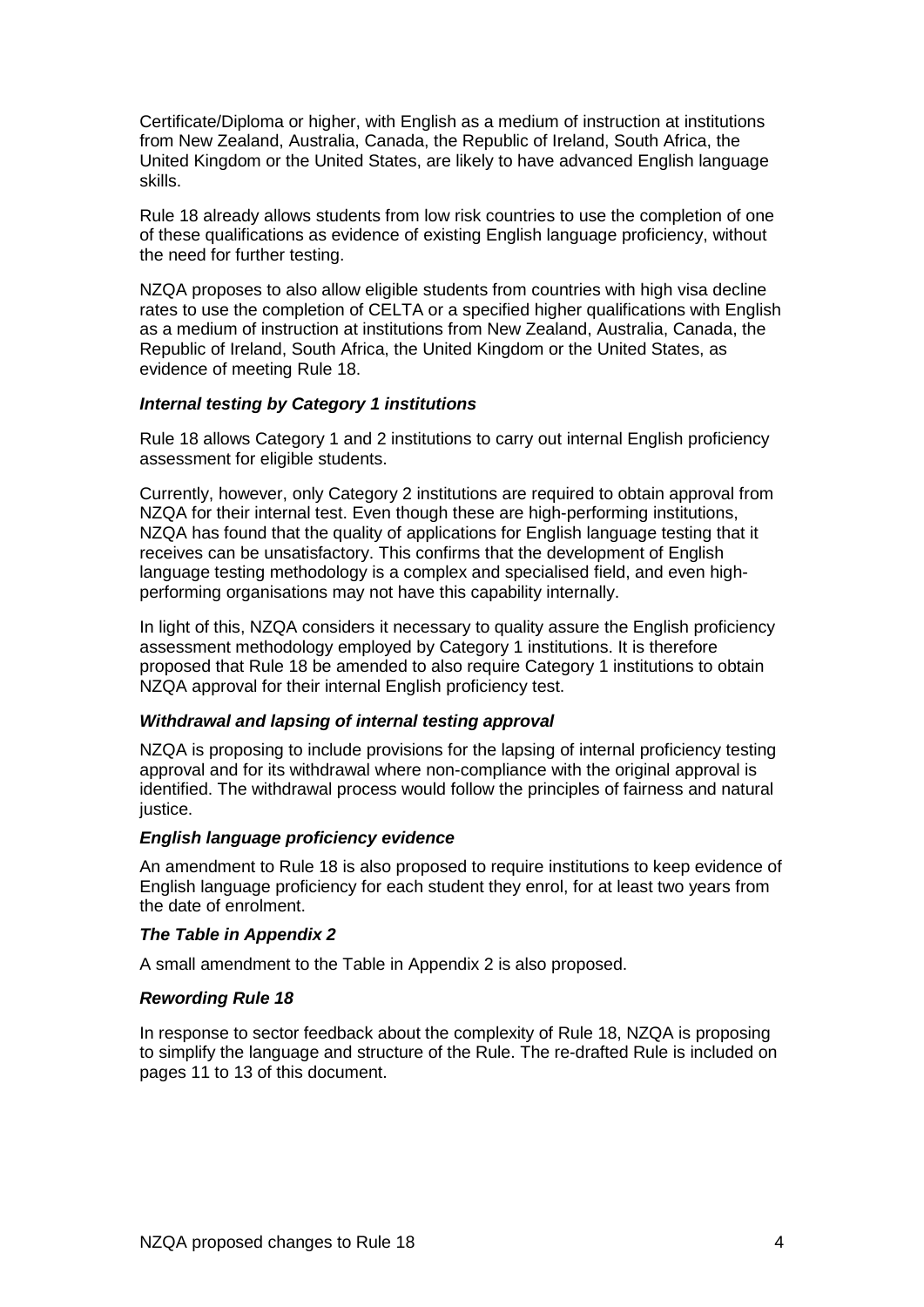# <span id="page-4-0"></span>**Rule 18, NZQF Programme Approval and Accreditation Rules 2013**

http://www.nzqa.govt.nz/assets/About-us/Our-role/Rules/prog-app-accred-rules-2016.pdf

### <span id="page-4-1"></span>**Rule 18.5 – International students from countries with high visa decline rates**

#### **Current Rule:**

*From the date referred to in Rule 18.7, the English language proficiency options in paragraphs (b), (d), and (e) of Rule 18.1 must not be used for students who:*

*a. hold passports from a country with a student visa decline rate of the kind described in Rule 18.6; and*

*b. apply to Immigration New Zealand for their first New Zealand student visa.* 

### **Proposed change:**

Remove sub-Rule 18.5(b) so that the Rule is not limited to the first student visa. The requirements of Rule 18.5 would then apply to all students who hold passports from a country with a student visa decline rate of over 20 per cent, regardless of how many previous student visas they have held.

Students would be required to demonstrate that they meet the English language requirements for each enrolment by way of an internationally recognised English language test result (unless they have completed NCEA Level 3 or meet the criteria proposed on page 6 of this document).

This may mean that some students would have to sit an international English language assessment prior to each enrolment. For example, if a student enrols in a Level 5 programme on the basis of IELTS 5.5 result, the student would then be required to provide a new IELTS test result of 6.0 (or another test equivalent from the Table in Appendix 2) before they can be admitted into a Level 6 programme.

However, if a student has an IELTS result of 6.0 to begin with, they will not need further IELTS testing during the two-year validity of the test, as that result is sufficient for entry into programmes at Levels 5, 6 and 7.

Students that complete a Bachelor degree or higher, and wish to progress to a further programme, will not require re-testing as they would be covered by the proposed changes on page 6.

### **Reason for change:**

The Rule 18 English language criteria sets the level of proficiency required to successfully complete a programme of study. However, the completion of an undergraduate diploma programme in itself is not sufficient evidence that a student's English language ability has improved to the level required for admission into a higher level programme. This is especially the case where students only meet the minimum English language requirements to begin with.

The changes to Rule 18 that were introduced in October 2015 aimed to mitigate risks in the international education market where significant fraud was identified in terms of the evidence of acceptable English language proficiency. It has come to NZQA's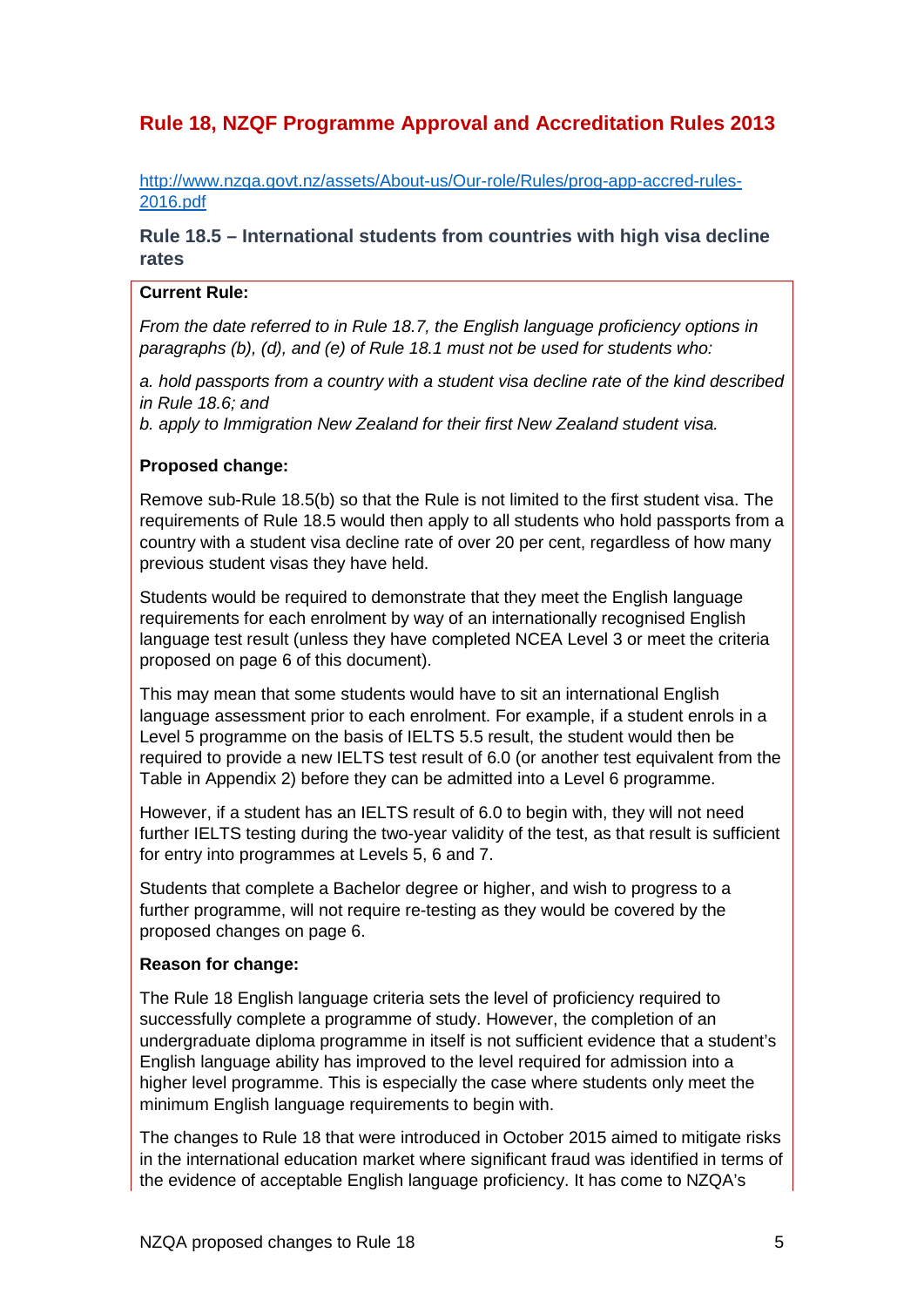attention that inappropriate English testing practices are still being used when students apply for their second visa in New Zealand. This includes reliance on unverified high school documentation about English as medium of instruction or a previously completed undergraduate diploma.

### **Impact for TEOs:**

This Rule change would have an impact predominantly on international students from countries with high student visa decline rates, who have previously achieved only IELTS 5.5 for admission into Level 5, and now wish to progress to a Level 6 programme or higher; those whose IELTS certificate has expired (two-year validity); and those who have never had to undertake external English language testing (i.e. those first enrolled prior to October 2015).

### <span id="page-5-0"></span>**Rule 18.1(b)(Criteria 2 and 3) and 18.5 – Previous tertiary study in English & CELTA**

### **Current Criterion and Rule:**

*18.1(b)(Criterion 2) refers to the criteria for existing English proficiency:*

*2. Previous tertiary study in English – International students are eligible for enrolment at all levels of the NZQF when they can provide clear evidence of completion of a Bachelor Degree, Graduate Certificate, Graduate Diploma, Bachelor Honours Degree, Postgraduate Certificate, Postgraduate Diploma, Master's Degree or Doctoral Degree with English as the language of instruction, from tertiary education providers from New Zealand, Australia, Canada, the Republic of Ireland, South Africa, the United Kingdom or the United States.* 

*18.1(b)(Criterion 3) refers to the criteria for existing English proficiency:*

*3. Certificate in English Language Teaching to Adults (CELTA) – International students that can provide clear evidence of achievement of the certificate in English Language Teaching to Adults (CELTA) are eligible for enrolment at all levels of the NZQF.* 

*18.5 From the date referred to in Rule 18.7, the English language proficiency options in paragraphs (b), (d), and (e) of Rule 18.1 must not be used for students who: a. hold passports from a country with a student visa decline rate of the kind described in Rule 18.6; and*

*b. apply to Immigration New Zealand for their first New Zealand student visa.* 

### **Proposed change:**

Amend Rule 18 to allow students from countries with a visa decline rate of over 20 per cent to enrol into programmes on the basis of previous tertiary study in English as described in criterion 2, or the completion of CELTA, without the need to provide an international recognised English language proficiency test result as well.

All other students from countries with a visa decline rate of 20 per cent or more, would continue to be required to provide an internationally recognised English language proficiency test result with their first student visa application (and with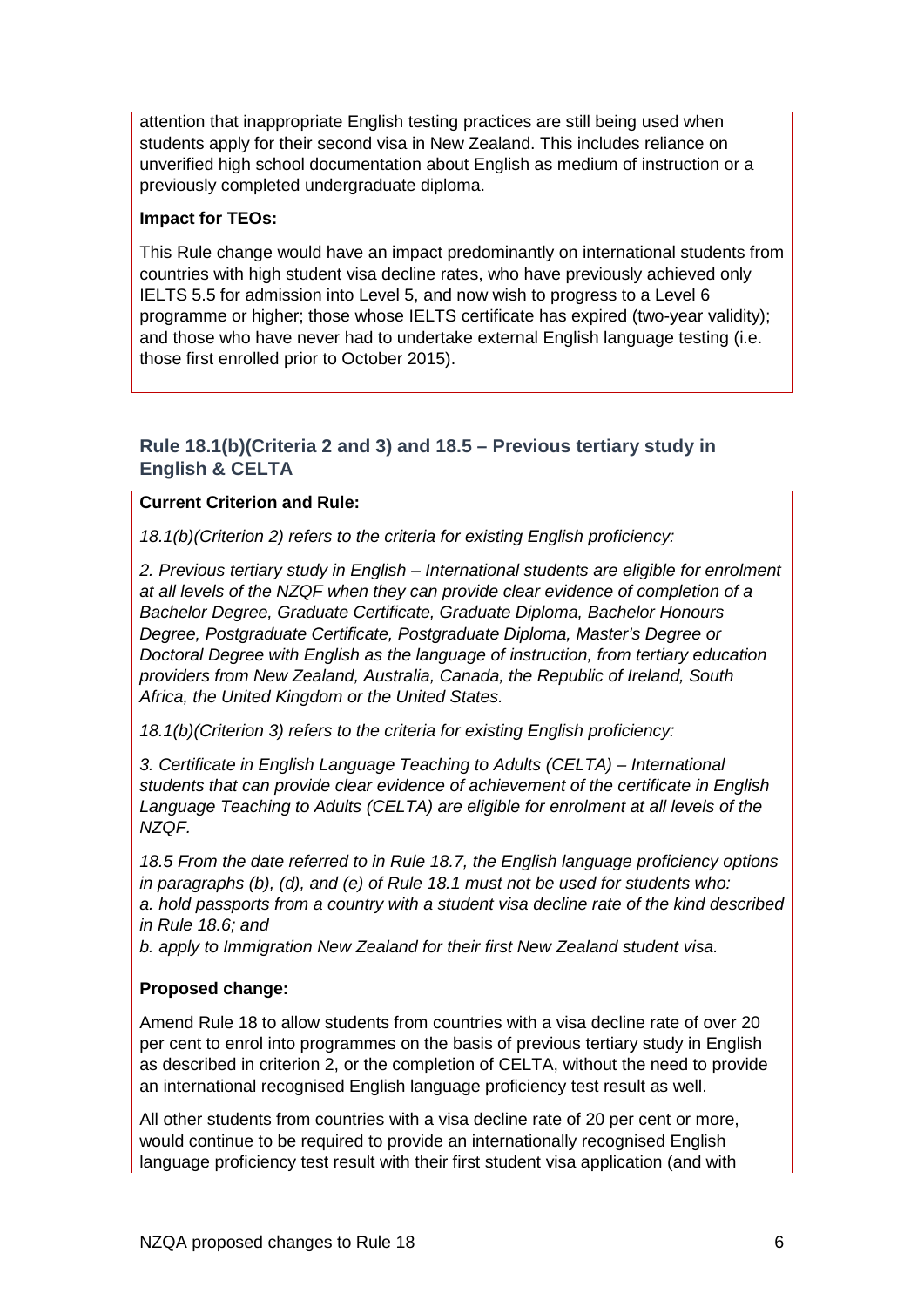subsequent student visa applications if the change proposed on page 5 is implemented).

### **Reason for change:**

The change is proposed to recognise the advanced English language skills of students from countries with a high visa decline rate who have already completed CELTA or a specified higher qualification with English as a medium of instruction at institutions from New Zealand, Australia, Canada, the Republic of Ireland, South Africa, the United Kingdom or the United States.

This change would facilitate the enrolment of these students into higher programmes of study in New Zealand.

### **Impact for TEOs:**

This Rule would enable TEOs to enrol eligible students into programmes without having to require an internationally recognised English language proficiency assessment test result.

### <span id="page-6-0"></span>**Rule 18.1(e) – Internal testing by Category 1 institutions**

### **Current Rule:**

*Unless Rule 18.5 below applies, in respect of enrolment in a Category 1 institution, has achieved a score in that Category 1 institution's English proficiency assessment that is equivalent to or better than the English language proficiency outcomes listed in the relevant row of the Table for the programme level in which the student is being enrolled.* 

### **Proposed change:**

Require Category 1 institutions to apply to NZQA for approval of the institution's English proficiency assessment methodologies and testing process.

### **Reason for change:**

Currently Category 2 institutions are required to obtain NZQA approval for their English proficiency assessments. Even though these are high performing institutions, NZQA has found that the quality of applications for English language testing that it receives can be unsatisfactory. This shows that the development of English language testing methodology is a complex and specialised field, and even highly performing organisations may not have this capability internally.

NZQA therefore considers it important to quality assure the English proficiency assessment methodology employed by Category 1 TEOs.

### **Impact for TEOs:**

The impact is limited to Category 1 institutions that wish to carry out pre-enrolment English language proficiency assessments. The change would come with a transition period during which Category 1 providers would be required to apply for approval of their English language testing.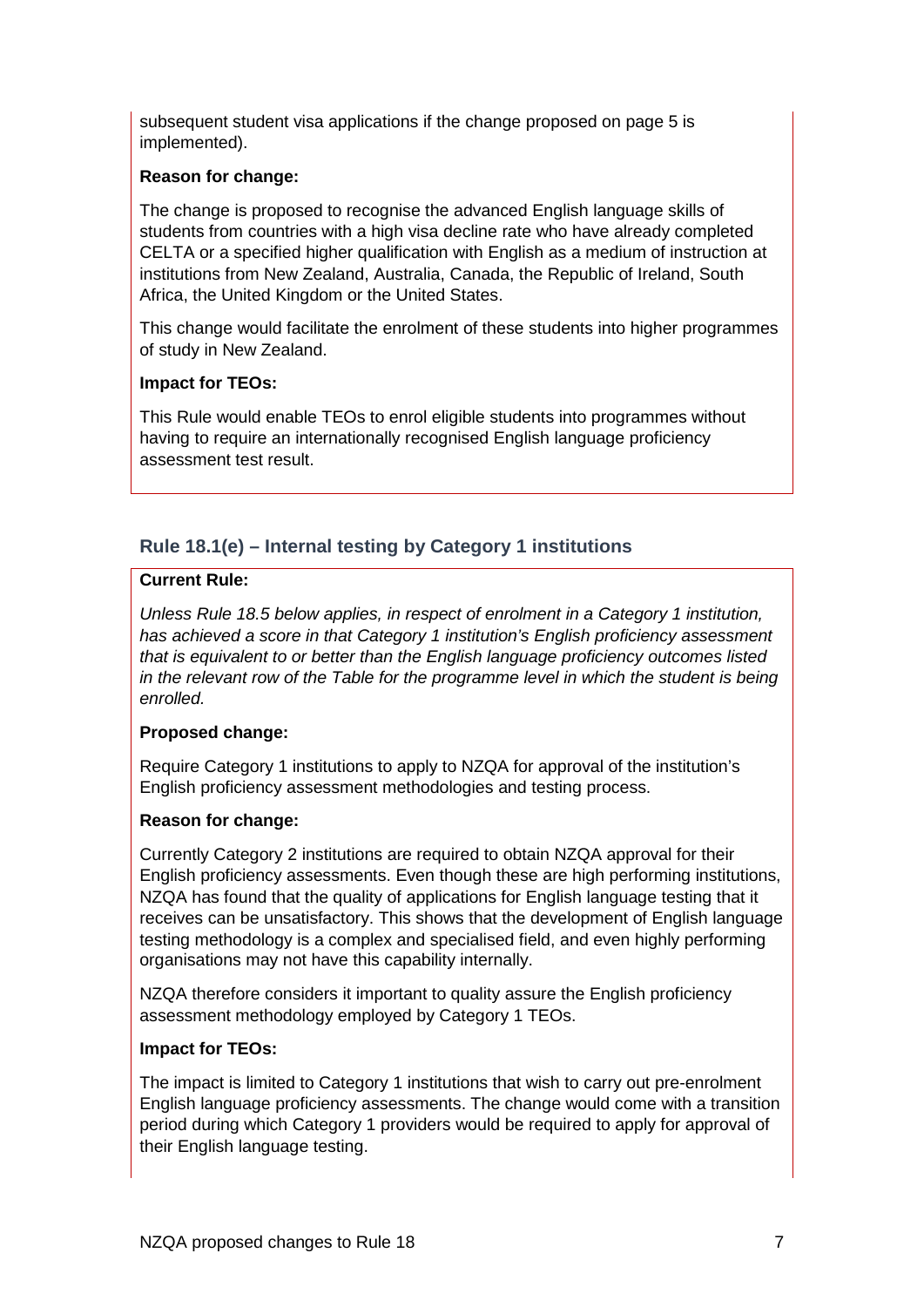Please note that Category 1 institutions which already hold approval from NZQA for their internal proficiency test under current Rule 18.3, would not be required to reapply.

If implemented, this change would remove the need for Rule 18.3, as Category 1 and 2 institutions with approved tests would no longer be required to apply for separate approval to test on behalf of other institutions.

### <span id="page-7-0"></span>**New Rule – Withdrawal and lapse of approval for internal testing**

### **Proposed Rule:**

### *Withdrawal*

Insert a Rule enabling NZQA to withdraw the approval of internal testing previously granted to a Category 1 or 2 institutions under Rule 18.4, where non-compliance with the original approval is identified. The Rule would specify the process that NZQA would follow in terms of notifying the institution and giving it the opportunity to respond, in accordance with the principles of fairness and natural justice.

### *Lapse*

Also, insert a Rule clarifying that the internal testing approval that an institution holds will automatically lapse if the institution receives a Category 3 or 4 rating as a result of external evaluation and review (EER).

### **Reason for change:**

### *Withdrawal*

As with all approval processes, there may be instances where non-compliance is identified after the approval is granted. For example, this may be due to inappropriate internal test administration practice.

There needs to be a transparent mechanism for the withdrawal of approval in cases of significant non-compliance with the original approval.

### *Lapse*

Internal testing approval may only be granted to Category 1 and 2 institutions. Therefore, where an institution receives a lower rating at its latest EER, the approval automatically lapses. Adding this Rule would provide clarification for TEOs.

### **Impact for TEOs:**

No impact on TEOs that are complying with the internal testing requirements and are administering their internal tests in accordance with the information provided to NZQA at the time of seeking approval.

The lapsing provision provides clarity for holders of internal testing approval.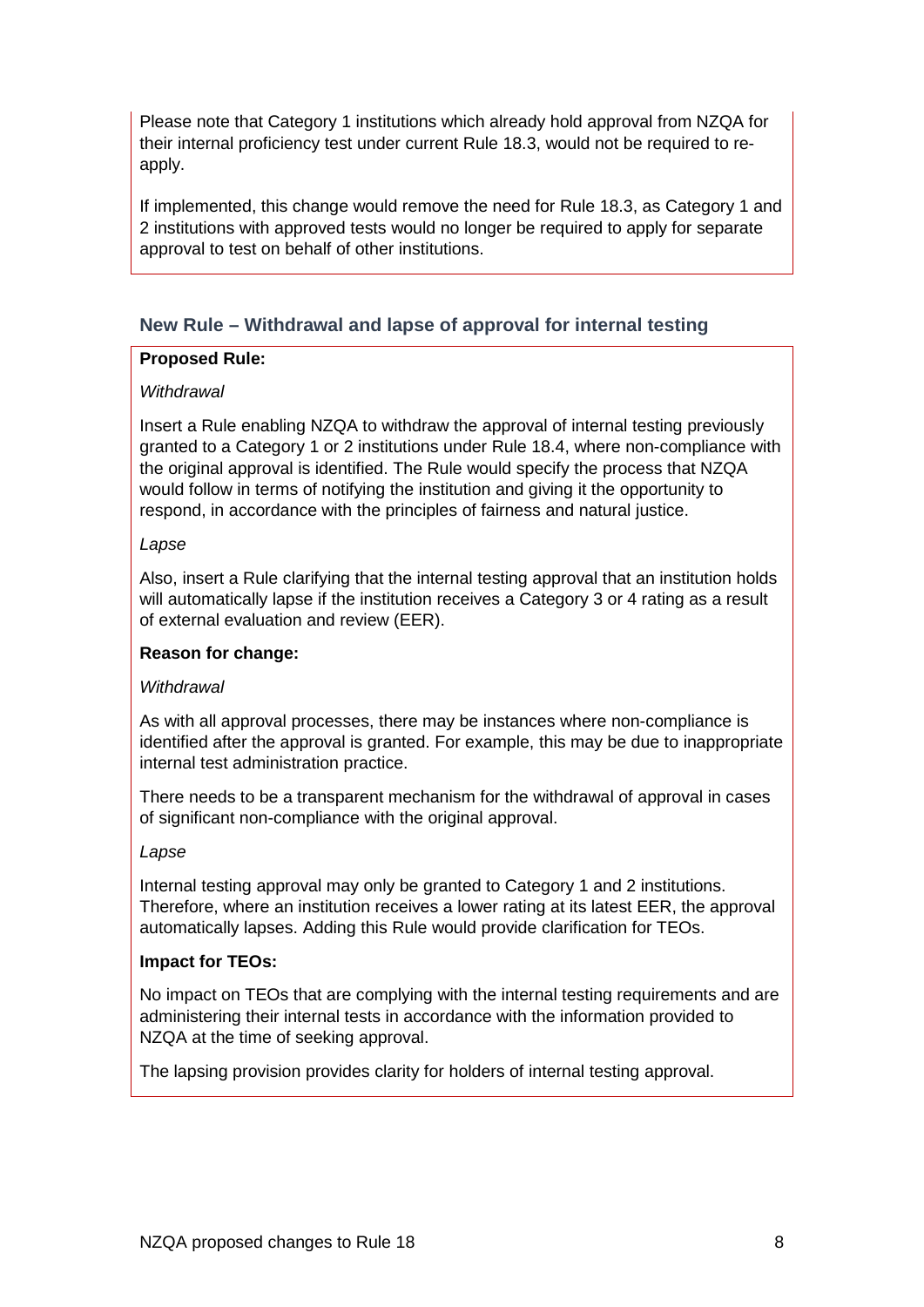### <span id="page-8-0"></span>**New Rule – Requirement to keep evidence of English language proficiency**

#### **Proposed Rule:**

Insert a Rule requiring institutions to keep evidence that students they enrol have met the English language proficiency requirements. This evidence would need to be kept for at least two years from the date of enrolment, and would include any internal proficiency assessments.

#### **Reason for change:**

Institutions must be able to provide evidence that they comply with Rule 18 and that students they enrol meet the English language requirements. Where internal English language proficiency assessments are used, those must be retained in full to enable external quality assurance when required.

### **Impact for TEOs:**

TEOs would be required to review their record keeping policies to ensure that the required evidence is kept for the specified duration.

### <span id="page-8-1"></span>**Rule 18.1(b), criterion 4 – NZCEL**

### **Current criterion 4:**

*New Zealand Certificate in English Language (NZCEL)*

*International students that can provide clear evidence of completion of:* 

*(a) NZCEL Level 3 with an endorsement of either General, Workplace or Academic are eligible for enrolment up to and including at NZQF Level 4.* 

*(b) NZCEL Level 4 with the Academic endorsement are eligible for enrolment up to and including at NZQF Levels 6 and 7.* 

*(c) NZCEL Level 5 with an endorsement of either Academic or Professional are eligible for enrolment at all levels of the NZQF.* 

### **Proposed change:**

Remove criterion 4 as it is no longer required.

### **Reason for change:**

NZCEL is already included in the Table of Appendix 2 of the NZQF Programme Approval and Accreditation Rules 2013 and international students are able to use it as English language evidence under Rule 18.1(c).

NZCEL was added to the Criteria for existing English proficiency (as criterion 4), when an error was identified in the Table of Appendix 2 in 2013. Since then the Table has been corrected, but criterion 4 was not removed. This has created duplication and potential confusion for students and TEOs.

Criterion 4 can now be removed, as it is no longer required.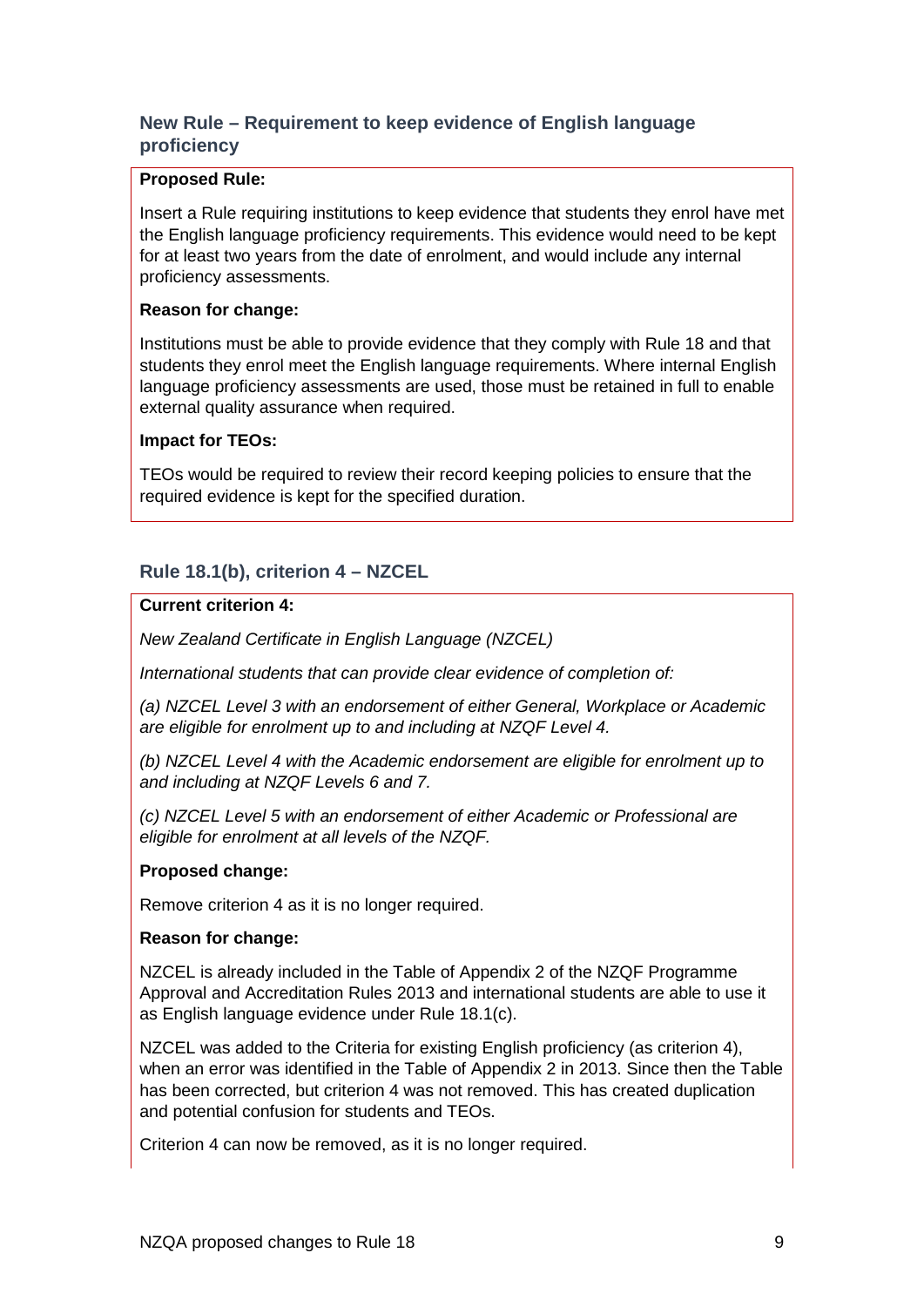### <span id="page-9-0"></span>**Appendix 2, Table for internationally recognised English proficiency outcomes**

### **Current Rule:**

*For enrolment at Level 8 and higher, NZCEL Level 5 with the academic endorsement.* 

### **Proposed change:**

Update the Table, to specify that NZCEL Level 5 with *professional* endorsement may also be accepted.

### **Reason for change:**

Professional endorsement was previously omitted from the Table.

**Impact for TEOs:** The addition of this endorsement may allow more NZCEL graduates to meet the English language requirements for enrolment in other programmes on the basis of the completion of NZCEL.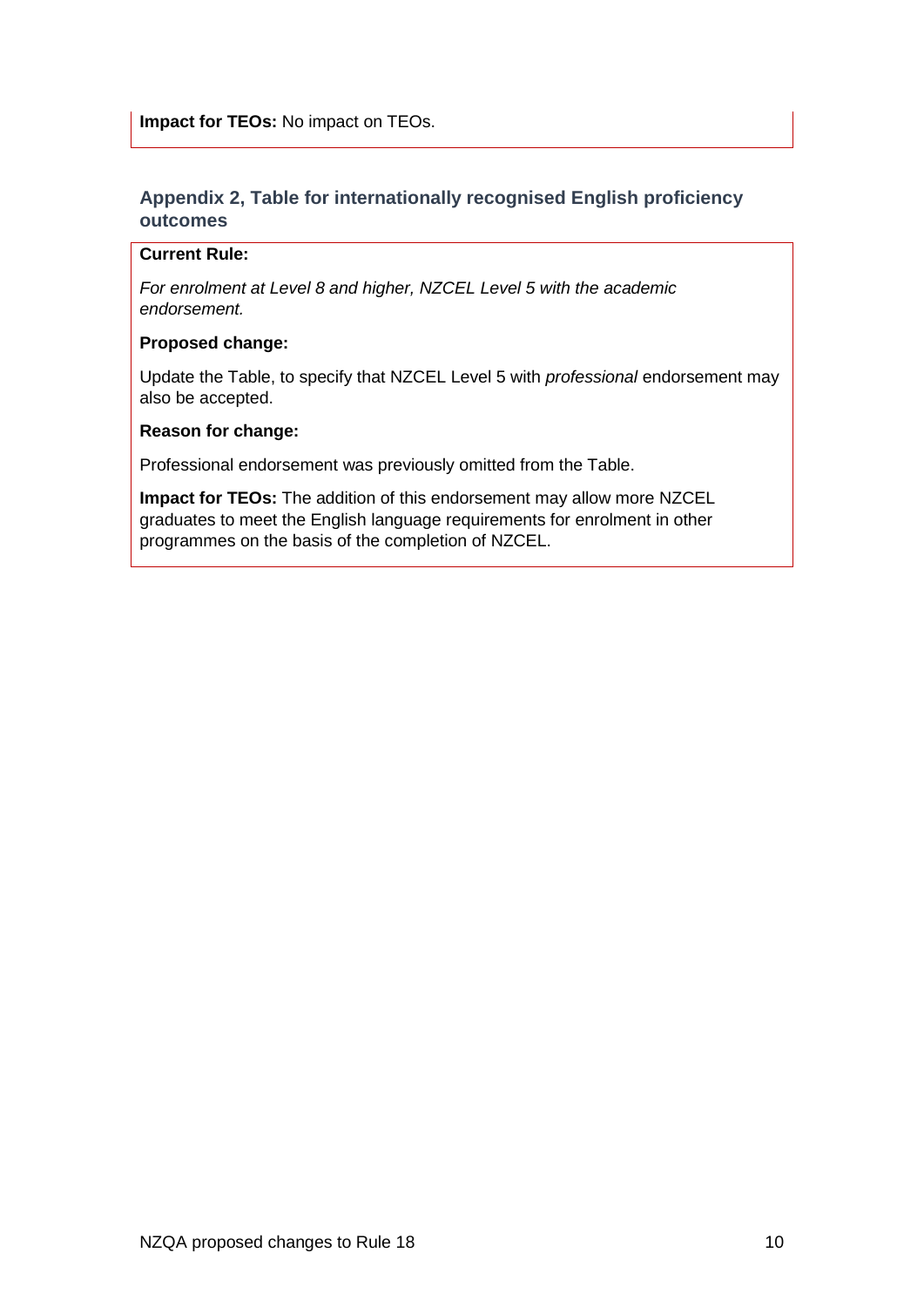## <span id="page-10-0"></span>**Draft Rule 18, incorporating changes proposed in this consultation**

### **18. English language requirements for international students**

- 18.1 An institution (*other than a university*) must:
	- a. ensure, prior to enrolling an international student in a programme (*other than an English language programme*) at level 3 or above, that the student has the necessary English language proficiency as demonstrated (*except as provided in Rule 18.2*) through the use of evidence of one of the kinds described in Rules 18.3 to 18.6; and
	- b. retain a copy of that evidence for at least two years from the date of enrolment of the student.
- 18.2 Evidence of the kinds described in Rules 18.5 and 18.6 must not be used for a student who holds a passport from a country that has had, under Rule 18.7, its name and visa decline rate of more than 20% published for one month or more.
- 18.3 Evidence that the student has:
	- a. achieved NCEA level 3 and has met New Zealand [university entrance](http://www.nzqa.govt.nz/qualifications-standards/awards/university-entrance/)  [requirements;](http://www.nzqa.govt.nz/qualifications-standards/awards/university-entrance/) or
	- b. been awarded a Bachelor Degree, Graduate Certificate, Graduate Diploma, Bachelor Honours Degree, Postgraduate Certificate, Postgraduate Diploma, Master's Degree or Doctoral Degree with English as the language of instruction, from tertiary education providers from New Zealand, Australia, Canada, the Republic of Ireland, South Africa, the United Kingdom or the United States; or
	- c. been awarded the Cambridge Certificate in English Language Teaching to Adults (CELTA).
- 18.4 Evidence that the student has achieved, within the two years preceding the proposed date of enrolment, one of the internationally recognised proficiency test outcomes specified in the Table of Appendix 2 for the level of the programme in which the student is being enrolled.
- 18.5 Evidence of either of the following kinds of previous primary and secondary study in English by the student:
	- a. completion of all primary education (*being the equivalent of New Zealand primary school years 1 to 8*) and at least three years of secondary education (*being the equivalent of three years from New Zealand secondary school years 9 to 13*) at schools where the student was taught using English as the language of instruction; or
	- b. completion of at least five years of secondary education (*being the equivalent of New Zealand secondary school years 9 to 13*) at schools where the student was taught using English as the language of instruction.
- 18.6 Evidence that the student has achieved an outcome in an institution's internal English proficiency assessment that is equivalent to or better than the outcomes listed in the Table of Appendix 2 for the programme level that the student is enrolling in, where:
	- a. the institution is a Category 1 or 2 institution; and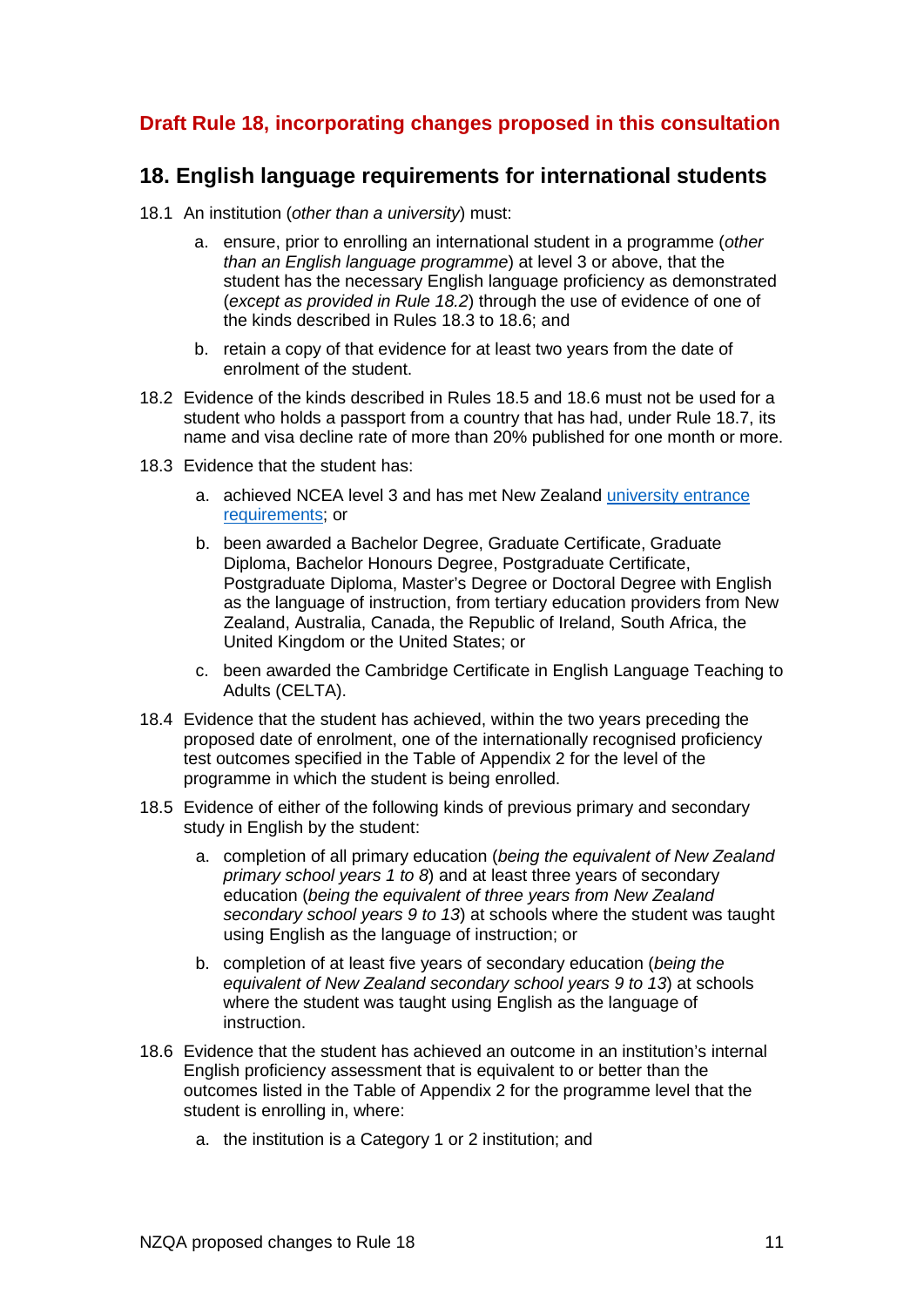- b. the internal English proficiency assessment is administered by the institution; and
- c. the institution has been granted NZQA's approval for the internal English proficiency assessment in accordance with Rule 18A; and
- d. the approval referred to in paragraph (c) has been listed on NZQA's website.
- 18.7 Immigration New Zealand will measure (*based on statistics generated over a period of time set by [Immigration New Zealand](http://www.immigration.govt.nz/)*) the student visa application decline rate of countries, and where the measurement shows that a country's student visa application decline rate is more than 20%, Immigration New Zealand will publish on its website the name of that country and its student visa application decline rate.

# **18A. Approval of internal English proficiency assessments**

- 18A.1 For the purposes of Rule 18.6(c), a Category 1 or Category 2 institution may apply to NZQA for approval of the institution's internal English proficiency assessment methodologies and process.
- 18A.2 Following an application under Rule 18A.1 NZQA may approve the institution's internal English proficiency assessment methodologies and process where NZQA is satisfied:
	- a. the assessment methodologies and process have been benchmarked to establish the equivalency or better to the outcomes for the appropriate levels of the NZQF; and
	- b. the institution possesses expertise in English language delivery and assessment, as evidenced through appropriate staff qualifications, relevant programme approvals, accreditations to provide approved programmes, or training scheme approvals; and
	- c. the institution's English proficiency assessment methodologies and process have been designed by a person with appropriate and relevant experience and expertise; and
	- d. the institution has appropriate safeguards in place to prevent cheating or bias during the conduct of internal English proficiency assessments; and
	- e. as to the level of confidence NZQA can have in the institution's enrolment and assessment practices; and
	- f. there are no current concerns over the quality of the institution's provision of education, or over non-compliance issues relating to the institution, that NZQA considers detrimentally affect the institution's ability to conduct English proficiency assessment and testing.
- 18A.3 If NZQA considers that there may be grounds for withdrawing approval of an institution's internal English proficiency assessment, NZQA must give written notice to the institution –
	- a. setting out the grounds on which NZQA is considering withdrawing the approval; and
	- b. giving the institution a reasonable period to make submissions on the matter